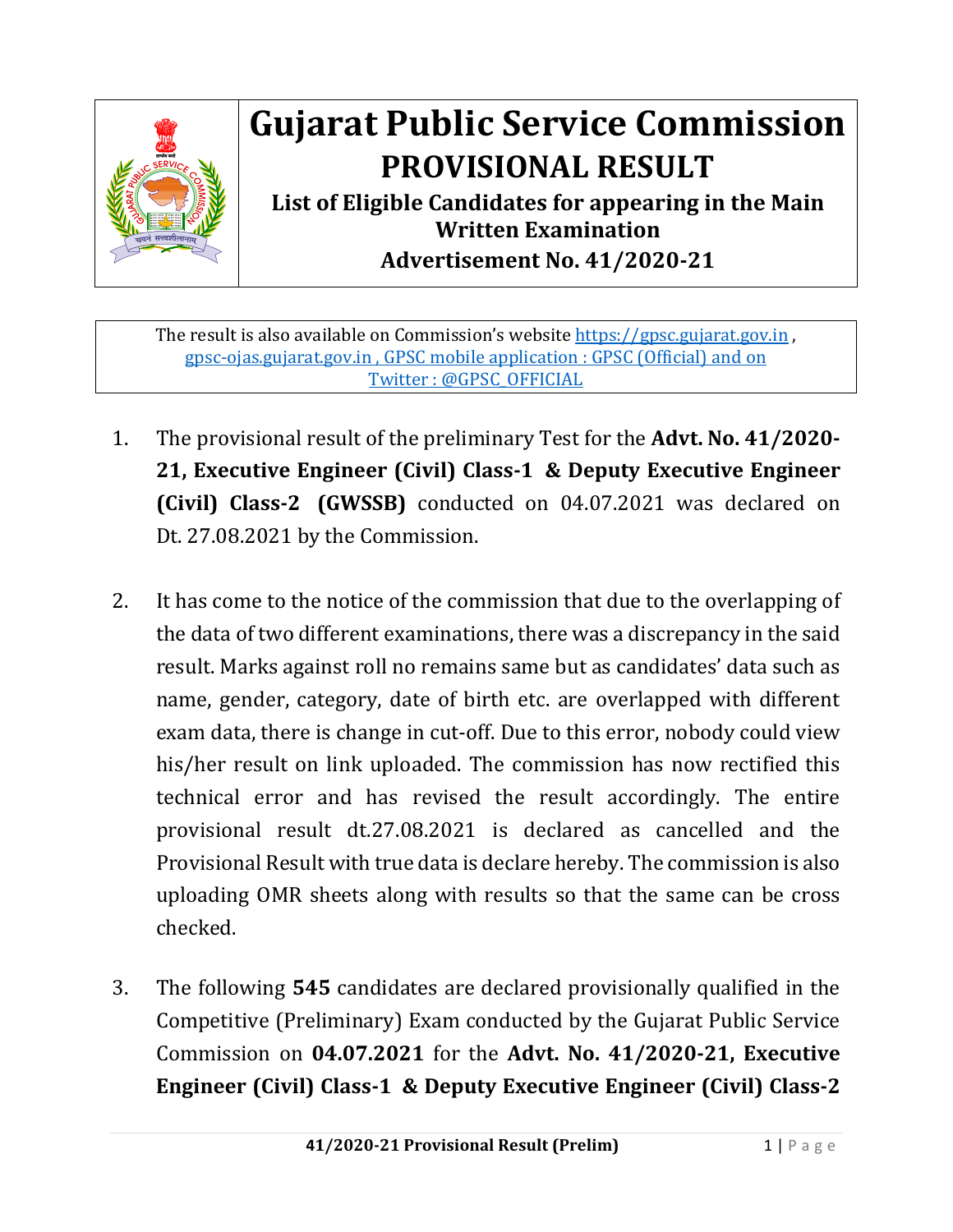**(GWSSB).** The candidates are declared provisionally qualified for appearing in the Main Written Examination, subject to their fulfilling all conditions of eligibility of Advt. No. 41/2020-21.

**In accordance with the rules of the examination, all these candidates have to apply again for admission to the main examination in the detailed application form, as per the instruction of the commission.** 

4. Details of Category-wise Qualifying standard (Cut-off Marks) and Category wise total of qualified candidates are shown below:

| Sr. No.      | Category & Gender     | <b>Cut-off Marks</b> | <b>Total Selected Candidates</b> |
|--------------|-----------------------|----------------------|----------------------------------|
| 1            | General Male          | 129.99               | 135                              |
| $\mathbf{2}$ | <b>General Female</b> | 102.56               | 60                               |
| 3            | <b>EWS Common</b>     | 129.99               | 140                              |
| 4            | <b>SEBC Male</b>      | 128.46               | 150                              |
| 5            | <b>SEBC Female</b>    | 75.24                | 60                               |
|              | <b>TOTAL</b>          |                      | 545                              |

## **Note:-**

- (1) Cut-off marks means marks obtained by the last candidate in merit list (arrangement of total marks obtained in descending order) of the concerned category.
- (2) As per Final Answer key declared for **Paper-1 (CEP-1)**, Three (3) questions are cancelled. Therefore, it is decided by the Commission to equally distribute the marks of cancelled questions among 197 questions on pro-rata basis, as such evaluation has been carried out by treating each question with **1.015** mark for the right answer and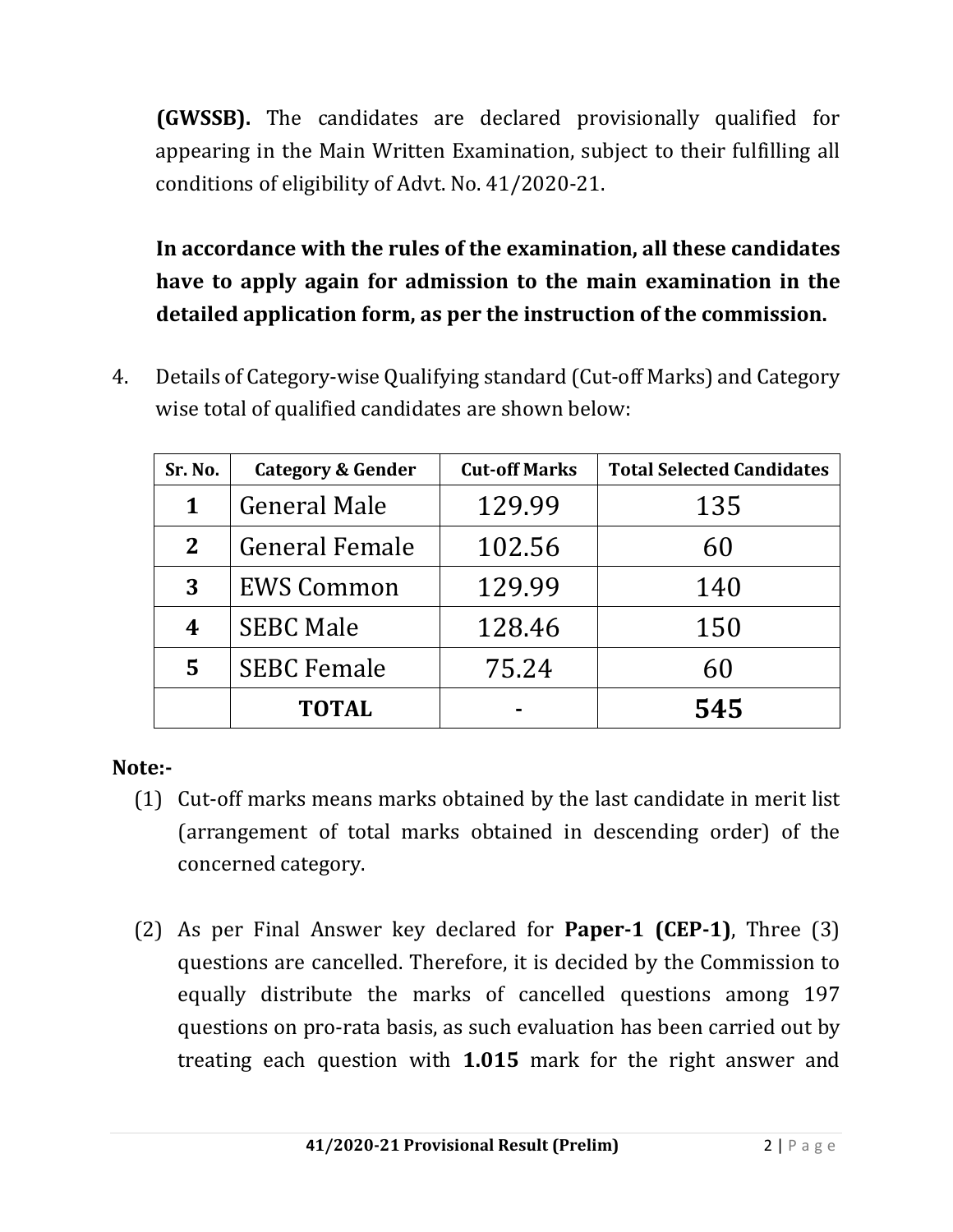**(-) 0.305** mark for the wrong/multiple encoded/blank answer for Paper-1 in this result

- (3) **Paper-2 (CEP-02)**, No question is cancelled. Therefore, evaluation has been carried out by treating each question with **1.000** mark for the right answer and **(-) 0.300** mark for the wrong/multiple encoded/blank answer for Paper-2 in this result.
- (4) In the cases, when Cut-off marks of reserved category candidate is higher than general category candidates, Cut-off marks of reserved category candidates required to be lowered down to the Cut-off marks of General category candidates.

Accordingly, in this result, Cut-off marks of General Category (Male) is 129.99 marks whereas Cut-off marks of EWS (Common) Category is 185.70. Therefore, Cut-off marks of EWS (Common) Category is lowered down to 129.99 marks which is equivalent to the Cut-off marks of General (Male/Common) category.

**5. Roll Number of candidates, provisionally qualified for appearing in the Main Written Examination are as under:-**

| 101000004 | 101000032 | 101000038 | 101000049 | 101000089 |
|-----------|-----------|-----------|-----------|-----------|
| 101000141 | 101000150 | 101000181 | 101000201 | 101000223 |
| 101000227 | 101000253 | 101000291 | 101000302 | 101000323 |
| 101000328 | 101000358 | 101000410 | 101000421 | 101000482 |
| 101000521 | 101000562 | 101000599 | 101000647 | 101000685 |
| 101000700 | 101000703 | 101000711 | 101000738 | 101000766 |
| 101000785 | 101000844 | 101000851 | 101000897 | 101000940 |
| 101000962 | 101000978 | 101000998 | 101001006 | 101001026 |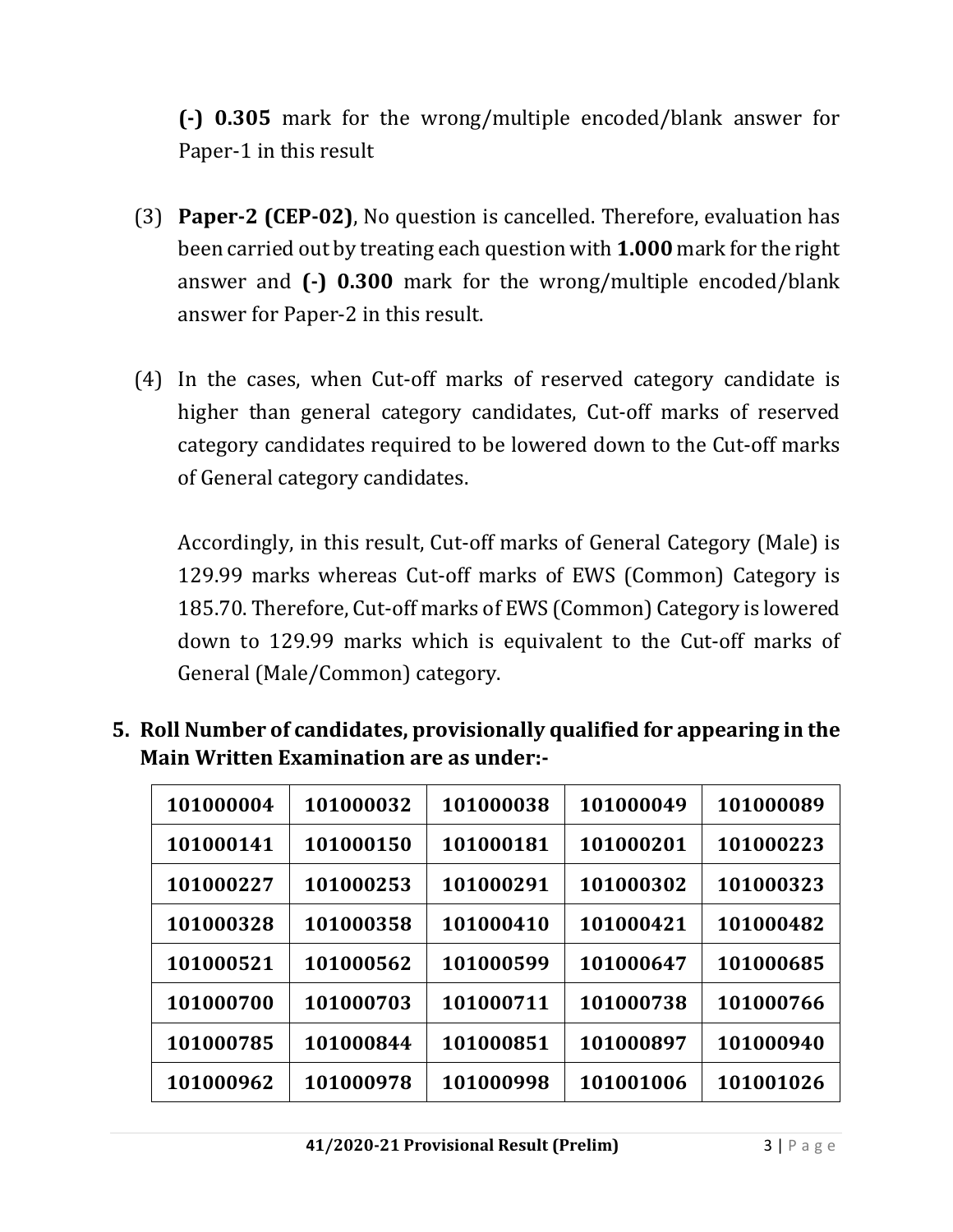| 101001032 | 101001066 | 101001094 | 101001109 | 101001147 |
|-----------|-----------|-----------|-----------|-----------|
| 101001150 | 101001198 | 101001208 | 101001224 | 101001255 |
| 101001275 | 101001303 | 101001314 | 101001405 | 101001462 |
| 101001496 | 101001497 | 101001517 | 101001544 | 101001565 |
| 101001667 | 101001684 | 101001726 | 101001748 | 101001763 |
| 101001764 | 101001814 | 101001819 | 101001863 | 101001868 |
| 101001903 | 101001911 | 101001918 | 101001935 | 101001948 |
| 101001994 | 101001995 | 101002020 | 101002034 | 101002035 |
| 101002044 | 101002052 | 101002123 | 101002129 | 101002137 |
| 101002145 | 101002147 | 101002148 | 101002171 | 101002183 |
| 101002209 | 101002291 | 101002364 | 101002371 | 101002480 |
| 101002521 | 101002545 | 101002550 | 101002562 | 101002566 |
| 101002578 | 101002697 | 101002712 | 101002731 | 101002759 |
| 101002770 | 101002800 | 101002801 | 101002857 | 101002877 |
| 101002949 | 101002962 | 101002990 | 101002998 | 101003014 |
| 101003019 | 101003063 | 101003080 | 101003094 | 101003099 |
| 101003117 | 101003151 | 101003157 | 101003209 | 101003225 |
| 101003272 | 101003302 | 101003321 | 101003344 | 101003368 |
| 101003398 | 101003454 | 101003461 | 101003496 | 101003548 |
| 101003554 | 101003561 | 101003566 | 101003579 | 101003595 |
| 101003612 | 101003620 | 101003644 | 101003645 | 101003665 |
| 101003723 | 101003758 | 101003933 | 101003978 | 101004064 |
| 101004074 | 101004083 | 101004088 | 101004111 | 101004139 |
| 101004152 | 101004206 | 101004259 | 101004280 | 101004295 |
| 101004405 | 101004425 | 101004437 | 101004458 | 101004471 |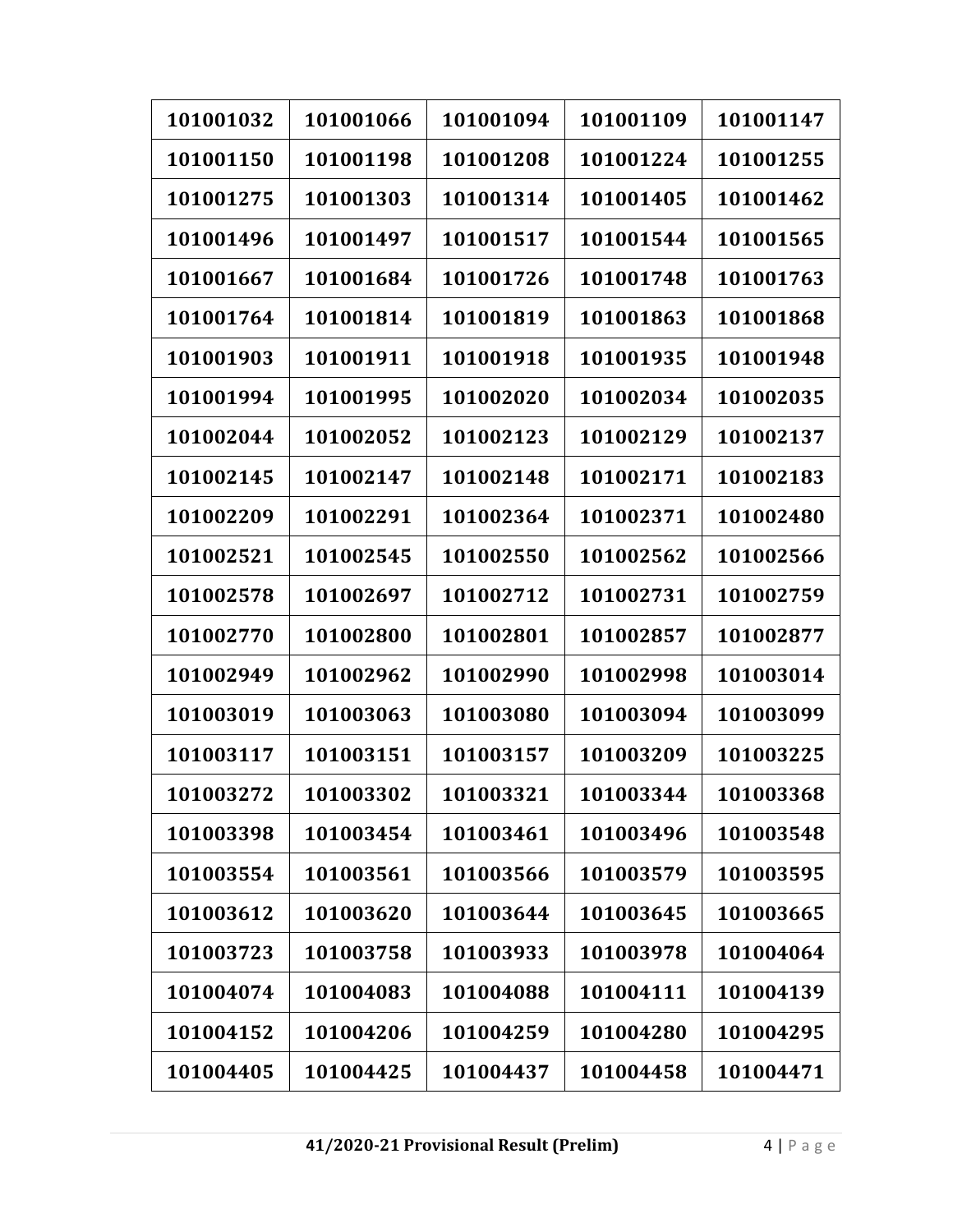| 101004473 | 101004488 | 101004495 | 101004523 | 101004590 |
|-----------|-----------|-----------|-----------|-----------|
| 101004595 | 101004616 | 101004650 | 101004661 | 101004666 |
| 101004677 | 101004681 | 101004684 | 101004686 | 101004722 |
| 101004724 | 101004729 | 101004761 | 101004801 | 101004807 |
| 101004809 | 101004822 | 101004877 | 101004892 | 101004908 |
| 101004930 | 101004991 | 101004998 | 101005046 | 101005062 |
| 101005099 | 101005157 | 101005163 | 101005165 | 101005179 |
| 101005183 | 101005255 | 101005293 | 101005321 | 101005346 |
| 101005354 | 101005359 | 101005382 | 101005388 | 101005449 |
| 101005465 | 101005468 | 101005479 | 101005498 | 101005530 |
| 101005541 | 101005545 | 101005559 | 101005569 | 101005595 |
| 101005622 | 101005632 | 101005673 | 101005691 | 101005782 |
| 101005810 | 101005816 | 101005830 | 101005884 | 101005886 |
| 101005889 | 101005915 | 101005923 | 101005943 | 101005952 |
| 101006044 | 101006050 | 101006094 | 101006110 | 101006129 |
| 101006164 | 101006216 | 101006233 | 101006277 | 101006304 |
| 101006313 | 101006335 | 101006347 | 101006390 | 101006396 |
| 101006402 | 101006451 | 101006484 | 101006513 | 101006558 |
| 101006564 | 101006617 | 101006622 | 101006625 | 101006628 |
| 101006635 | 101006654 | 101006724 | 101006766 | 101006781 |
| 101006804 | 101006829 | 101006842 | 101006874 | 101006903 |
| 101006990 | 101007002 | 101007024 | 101007031 | 101007039 |
| 101007051 | 101007053 | 101007099 | 101007112 | 101007134 |
| 101007182 | 101007193 | 101007198 | 101007260 | 101007311 |
| 101007339 | 101007411 | 101007421 | 101007426 | 101007453 |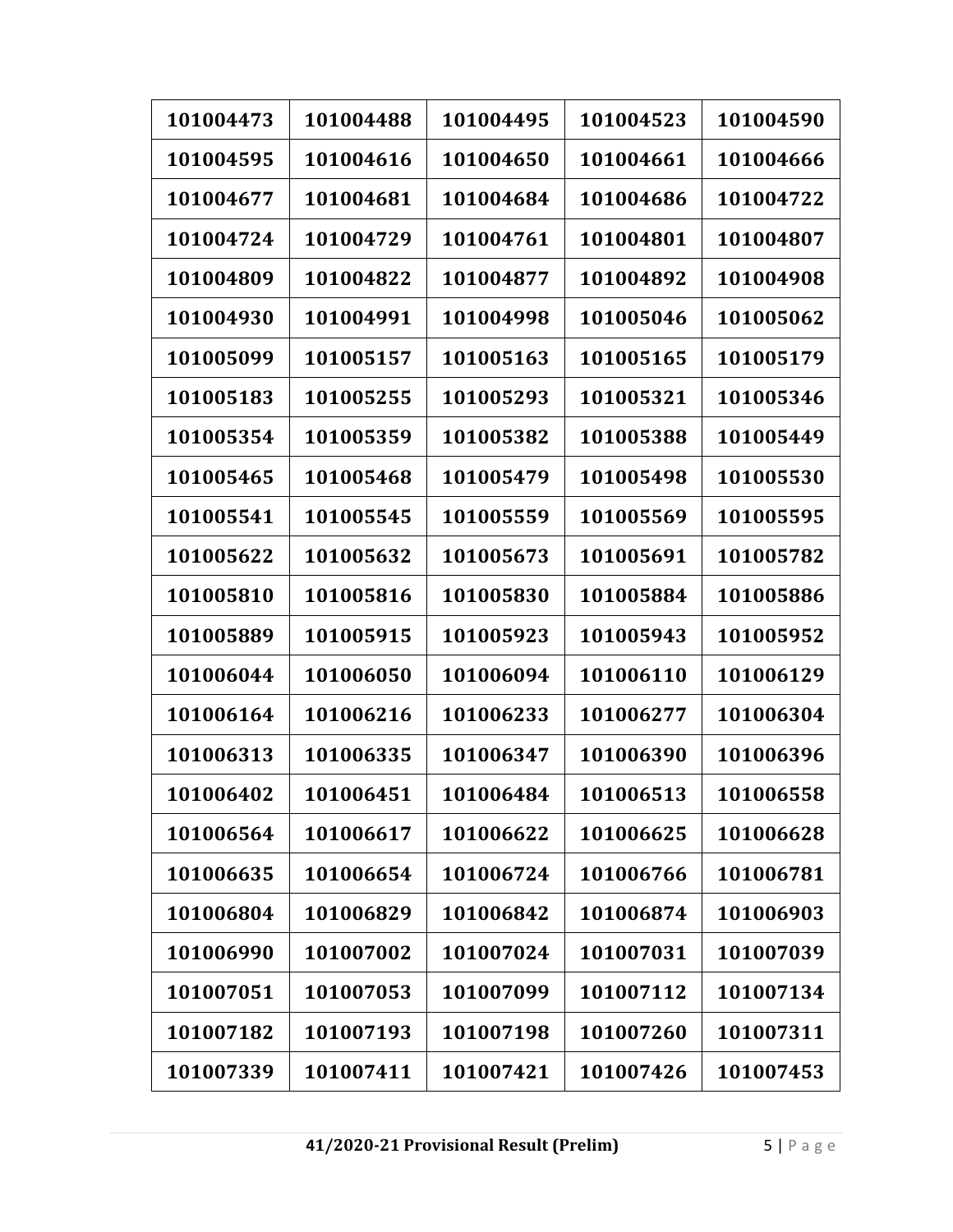| 101007488 | 101007526 | 101007541 | 101007597 | 101007603 |
|-----------|-----------|-----------|-----------|-----------|
| 101007633 | 101007709 | 101007714 | 101007722 | 101007792 |
| 101007804 | 101007820 | 101007830 | 101007889 | 101007894 |
| 101007901 | 101007947 | 101007971 | 101007998 | 101008012 |
| 101008015 | 101008027 | 101008041 | 101008120 | 101008134 |
| 101008215 | 101008227 | 101008232 | 101008244 | 101008266 |
| 101008289 | 101008342 | 101008382 | 101008408 | 101008431 |
| 101008437 | 101008454 | 101008460 | 101008461 | 101008468 |
| 101008501 | 101008502 | 101008506 | 101008512 | 101008542 |
| 101008579 | 101008623 | 101008638 | 101008667 | 101008705 |
| 101008726 | 101008733 | 101008744 | 101008777 | 101008814 |
| 101008851 | 101008882 | 101008899 | 101008914 | 101008931 |
| 101008976 | 101009002 | 101009007 | 101009041 | 101009081 |
| 101009142 | 101009159 | 101009212 | 101009255 | 101009287 |
| 101009292 | 101009319 | 101009358 | 101009362 | 101009379 |
| 101009439 | 101009441 | 101009454 | 101009479 | 101009487 |
| 101009504 | 101009508 | 101009541 | 101009549 | 101009551 |
| 101009555 | 101009599 | 101009626 | 101009676 | 101009681 |
| 101009722 | 101009738 | 101009779 | 101009887 | 101009906 |
| 101009946 | 101010022 | 101010105 | 101010108 | 101010138 |
| 101010141 | 101010180 | 101010183 | 101010219 | 101010262 |
| 101010275 | 101010292 | 101010303 | 101010322 | 101010345 |
| 101010356 | 101010360 | 101010389 | 101010391 | 101010406 |
| 101010419 | 101010466 | 101010472 | 101010492 | 101010500 |
| 101010503 | 101010594 | 101010606 | 101010629 | 101010648 |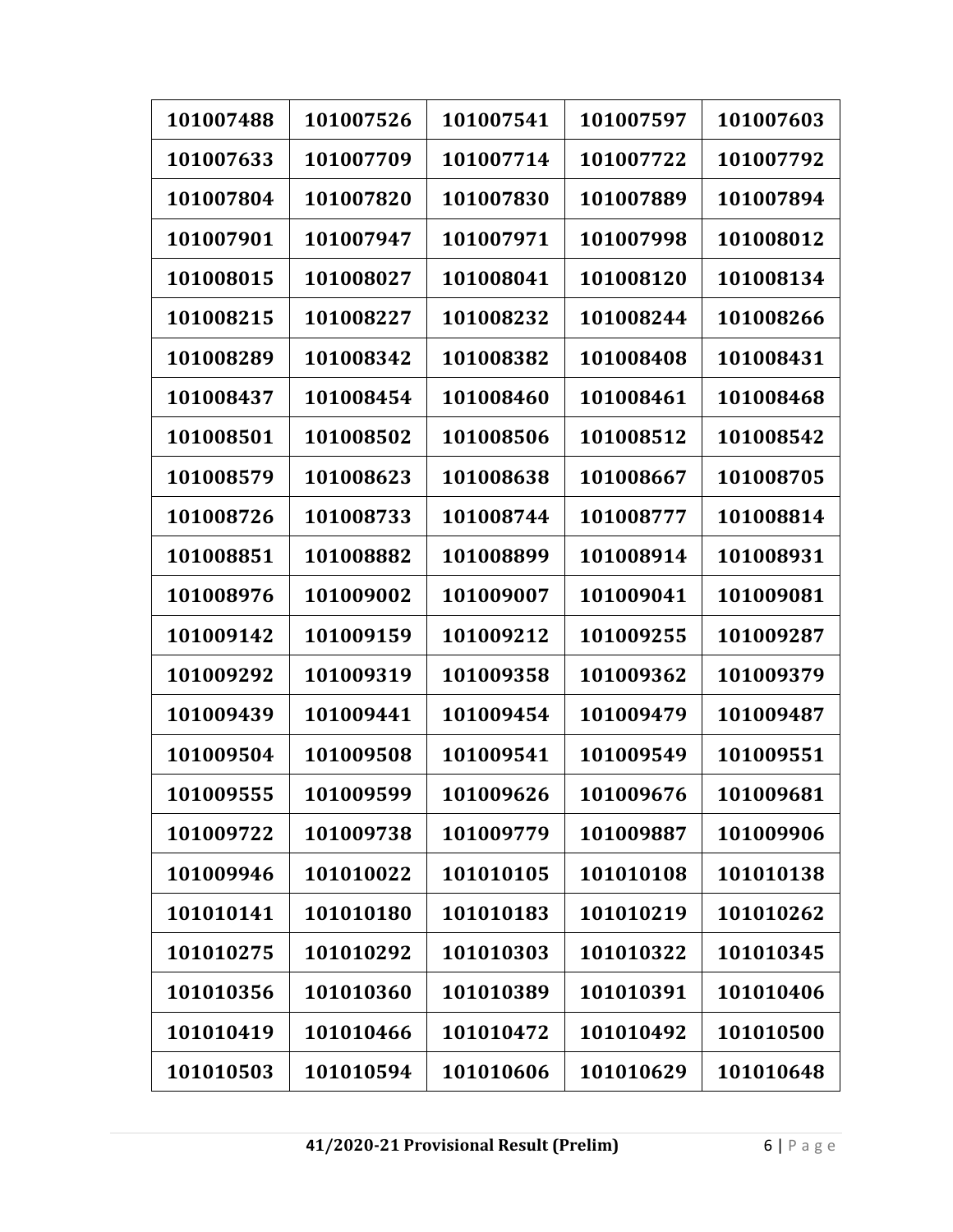| 101010655 | 101010723 | 101010731 | 101010863 | 101010864 |
|-----------|-----------|-----------|-----------|-----------|
| 101010882 | 101010883 | 101010911 | 101010931 | 101010975 |
| 101010981 | 101011009 | 101011043 | 101011144 | 101011178 |
| 101011221 | 101011254 | 101011300 | 101011347 | 101011394 |
| 101011429 | 101011449 | 101011451 | 101011458 | 101011464 |
| 101011478 | 101011494 | 101011557 | 101011602 | 101011626 |
| 101011648 | 101011653 | 101011695 | 101011723 | 101011819 |
| 101011839 | 101011842 | 101011927 | 101011943 | 101011950 |
| 101011977 | 101011987 | 101012084 | 101012091 | 101012120 |
| 101012197 | 101012244 | 101012258 | 101012268 | 101012302 |
| 101012334 | 101012361 | 101012392 | 101012453 | 101012476 |
| 101012480 | 101012528 | 101012558 | 101012559 | 101012607 |
| 101012631 | 101012658 | 101012664 | 101012675 | 101012711 |
| 101012719 | 101012725 | 101012743 | 101012790 | 101012801 |
| 101012894 | 101012901 | 101012943 | 101012945 | 101012951 |
| 101013034 | 101013087 | 101013093 | 101013150 | 101013174 |
| 101013188 | 101013229 | 101013258 | 101013272 | 101013289 |
| 101013320 | 101013349 | 101013351 | 101013356 | 101013358 |
| 101013391 | 101013428 | 101013435 | 101013442 | 101013460 |
| 101013487 | 101013548 | 101013554 | 101013582 | 101013598 |
| 101013694 | 101013821 | 101013899 | 101013925 | 101013931 |
| 101013936 | 101013973 | 101014005 | 101014009 | 101014014 |
| 101014035 | 101014100 | 101014140 | 101014144 | 101014152 |
| 101014210 | 101014214 | 101014215 | 101014222 | 101014256 |
| 101014262 | 101014286 | 101014328 | 101014407 | 101014430 |